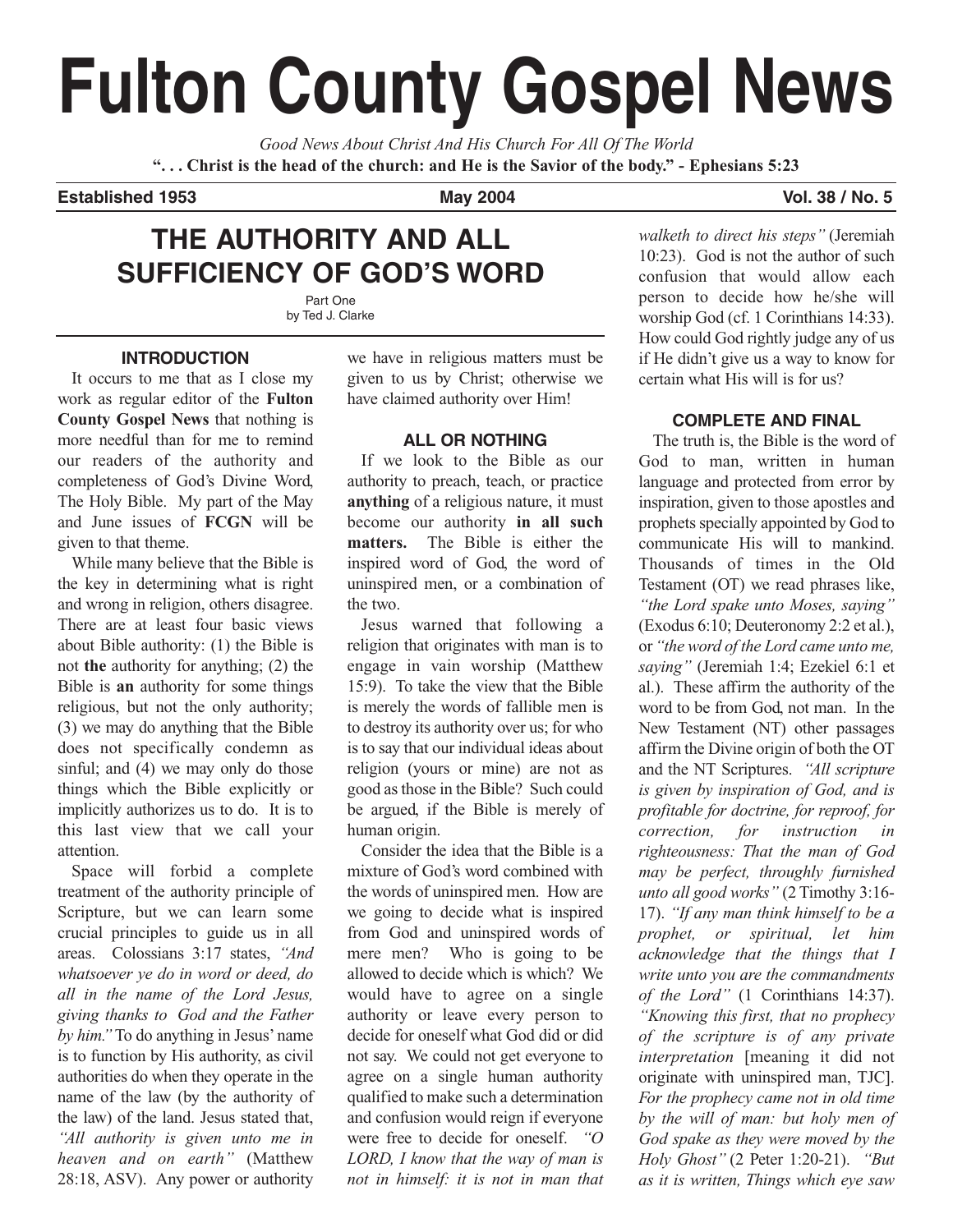#### **FULTON COUNTY GOSPEL NEWS** USPS Publication #211780

. . . is a Periodical publication issued monthly by the Church of Christ at Third and Bethel (P.O. Box 251), Mammoth Spring, AR 72554-0251. **POSTMASTER: Please mail all changes of address to the above address.**

**FCGN** is mailed free of charge to any who care to receive it. We will be happy to add any names to the regular mailing list. If you send in a name we must have a complete address, including number and street name, or R.R. or HCR number, plus box number, or a P.O. Box number and the **NINE DIGIT ZIP CODE**. This paper is supported by voluntary contributions for which we are grateful. Financial information will be furnished upon request. **Mail all address corrections or manuscripts to:**

#### **FULTON COUNTY GOSPEL NEWS** P.O. Box 251 Mammoth Spring, AR 72554

| TED J. CLARKE EDITOR                                        |
|-------------------------------------------------------------|
| Phone $\ldots \ldots \ldots \ldots \ldots (870) 625-3217$   |
| E-Mail $\ldots \ldots \ldots \ldots$ cocfcgn@centurytel.net |

#### *continued from page 1*

*not, and ear heard not, And (which) entered not into the heart of man, Whatsoever things God prepared for them that love him. But unto us God revealed (them) through the Spirit: for the Spirit searcheth all things, yea, the deep things of God. For who among men knoweth the things of a man, save the spirit of the man, which is in him? even so the things of God none knoweth, save the Spirit of God. But we received, not the spirit of the world, but the spirit which is from God; that we might know the things that were freely given to us of God. Which things also we speak, not in words which man's wisdom teacheth, but which the Spirit teacheth; combining spiritual things with spiritual (words)"* (1 Corinthians 2:9-13).

These men were guided by God's Holy Spirit to write what God has chosen to reveal to mankind as His will for us. It is this inspired word that is the full and final authority for us in all matters of religion (2 Timothy 3:16- 17). Furthermore, with the completion of the NT there was/is a completion of

God's revealed and recorded word. There are no latter day revelations such as the Book of Mormon to Joseph Smith, the writings of Seventh-Day Adventist Ellen G. White, Watchtower Publications of the Jehovah's Witnesses, nor the false prophecies of hundreds of others who have claimed inspiration from God.

Jesus said that all truth would be given **before the last apostle died.** *"But the Comforter, (even) the Holy Spirit, whom the Father will send in my name, he shall teach you all things, and bring to your remembrance all that I said unto you"* (John 14:26). *"I have yet many things to say unto you, but ye cannot bear them now. Howbeit when he, the Spirit of truth, is come, he shall guide you into all the truth: for he shall not speak from himself; but what things soever he shall hear, (these) shall he speak: and he shall declare unto you the things that are to come"* (John 16:12-13). These were the words Jesus spoke to His apostles in the upper room on the night of His betrayal (John 13-17). Either the promises that the Spirit would teach them all things and guide them into all truth were fulfilled, or Jesus lied to them. If the apostles were taught all things and guided into all truth (and they were!), then there are no latter day truths that have needed to be revealed since the apostles have died. Jude 3 says the faith had been once for all time revealed before the end of the first century! *"Beloved, while I was giving all diligence to write unto you of our common salvation, I was constrained to write unto you exhorting you to contend earnestly for the faith which was once for all delivered unto the saints."* **What more do we need than all truth once for all revealed?**

Additionally, the apostle Peter said, *"Grace and peace be multiplied unto you through the knowledge of God, and of Jesus our Lord, According as his divine power hath given unto us all*

*things that pertain unto life and godliness, through the knowledge of him that hath called us to glory and virtue"* (2 Peter 1:3-4). If first century Christians **had all things pertaining to life and godliness** by their knowledge of Jesus Christ, what more could we need in the twenty-first century? If one has **all things** pertaining to something, what more do they need? Nothing!

#### **CONCLUSION**

Therefore, where the Bible speaks, let us speak, never taking away from His word. Where it is silent, let us respect that silence and not add to His will for us. Let us call Bible things by Bible names and do Bible things in Bible ways. [to be continued]

# **JUMPING TO CONCLUSIONS**

 $\overline{\phantom{1}}$ 

A lady invited friends to a mushroom steak dinner. When the mushroom can was opened, a light scum was on top. The guests were expected soon, and the lady suggested, "Give the dog a little and if he eats it, it is probably all right." The dog liked it, and begged for more; so the dinner was served.

After the main course, the maid hurriedly whispered to her employer, "Ma'am, the dog is dead." There was only one thing to do. Some time later the guests were reclining after the use of the stomach pump. The lady asked the maid, "Where is the dog now?" "Out on the front steps, ma'am, where he fell when the car hit him!"

**MORAL**: Investigate rumors and statements you hear about a fellow Christian before you jump to conclusions!

> (Taken from "Just a Moment" - Quinlan, Texas)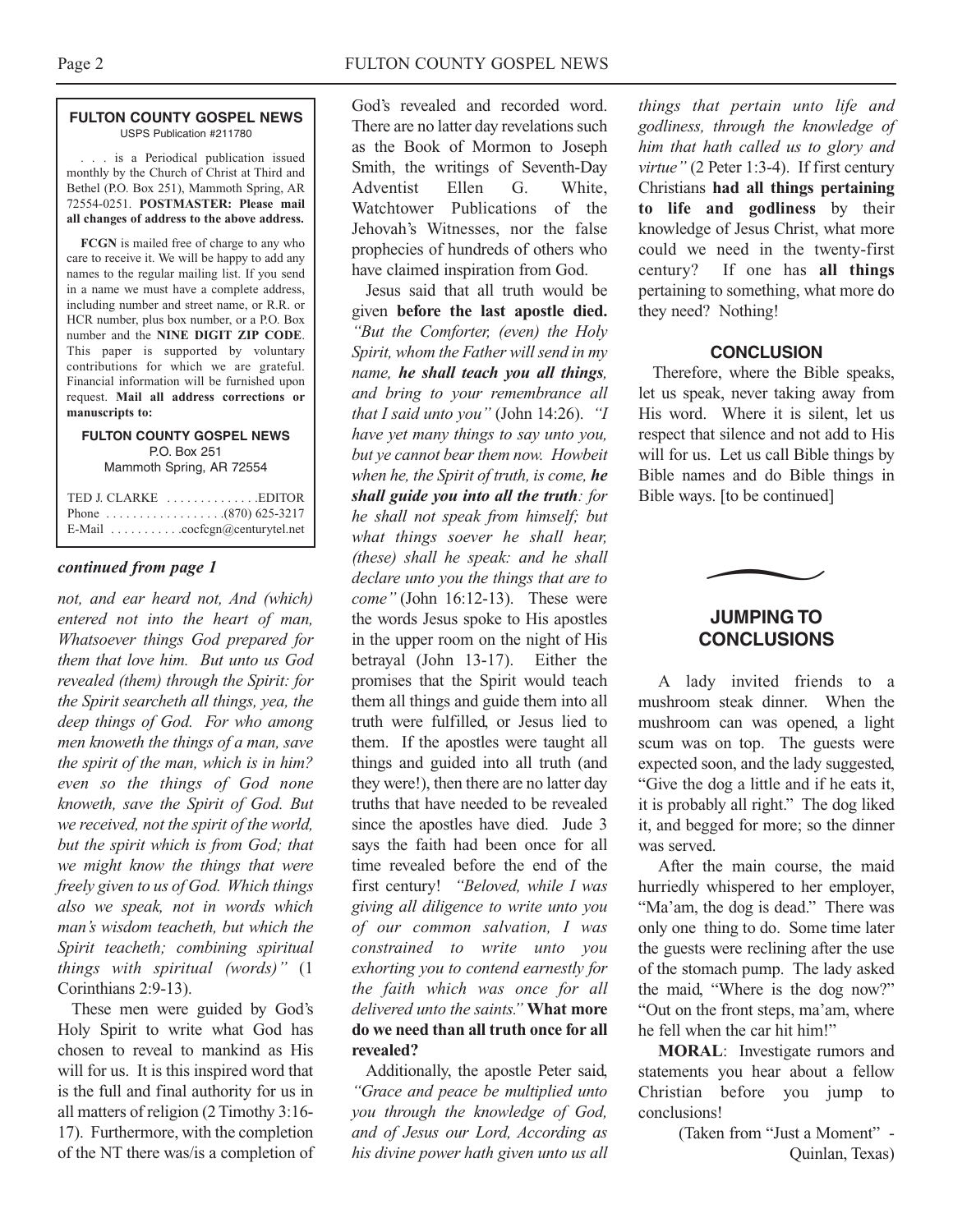# **HEBREWS 10:25 AND ATTENDANCE**

by Bob Winton

*"Not forsaking the assembling of ourselves together, as the manner of some is; but exhorting one another; and so much the more, as ye see the day approaching"* (Heb. 10:25). We are commanded not to forsake the assembling of ourselves together; we are commanded to exhort each other; do not forsake assembling, but do exhort. The exhorting was to be done in the assemblies. If we do not assemble, we cannot obey this command to exhort one another. Failure to assemble is an act of direct disobedience to God's commands (do not forsake; do exhort).

There was the practice of some of the Jewish Christians to forsake assembling. This was due to two great causes: (1) the persecution being brought against them because they were Christians and (2) the strong efforts made by the unbelieving Jews to convince them to return to the Law. Many Jewish Christians were in danger of apostatizing.

The word forsaking means "to leave behind in some place." The word [egkataleipto] is used in a good sense: "Let remain over." It is used in a bad sense: "desert, forsake, leave." The word is used in these verses: *"...My God, my God, why hast thou forsaken me?"* (Matt. 27:46). *"Because thou wilt not leave my soul in hell, neither wilt thou suffer thine Holy One to see corruption"* (Acts 2:27). *"Persecuted, but not forsaken; cast down, but not destroyed."* (2 Cor. 4:9). *"For Demas hath forsaken me, having loved this present world, and is departed unto Thessalonica..."* (2 Tim. 4:10). *"At my first answer...all men forsook me: I pray God that it may not be laid to their charge"* (2 Tim. 4:16). *"...I will never leave thee, nor forsake thee"* (Heb. 13:5).

There are other precepts of the gospel which affect attendance. These show that every Christian who sincerely desires to be all he can become, and do all that he can do, and serve Christ with all his being, will be present at every service he is capable of attending; and only the most pressing of reasons will keep him from the assemblies of the saints:

**1. A desire to obey every command, adhere to every precept, and respect every warning given in the word of God.** *"...Man shall not live by bread alone, but by every word that proceedeth out of the mouth of God"* (Matt. 4:4). *"Not every one that saith unto me, Lord, Lord, shall enter into the kingdom of heaven; but he that doeth the will of my Father which is in heaven"* (Matt. 7:21). *"He that is faithful in that which is least is faithful also in much: and he that is unjust in the least is unjust also in much"* (Luke 16:10). *"For whosoever shall keep the whole law, and yet offend in one point, he is guilty of all"* (Jas. 2:10).

**2. Love for God and our precious Savior will provoke us to earnestly desire to be present at every service**, for we know the Lord will be present, and wants us to be there. *"And Jesus answered him, The first of all the commandments is, Hear, O Israel; The Lord our God is one Lord: And thou shalt love the Lord thy God with all thy heart, and with all thy soul, and with all thy mind, and with all thy strength: this is the first commandment"* (Mark 12:29-30). *"By this we know that we love the children of God, when we love God, and keep his commandments. For this is the love of God, that we keep his commandments: and his commandments are not grievous"* (1 John 5:2-3).

**3. A desire to have the very best influence on all of those around us**, especially members of our own family, will create in us an undeniable aspiration to be present at every service. Others are watching us; our influence can promote or hinder their obedience and faithfulness. *"Ye are the salt of the earth...Ye are the light of the world. A city that is set on an hill cannot be hid. Neither do men light a candle, and put it under a bushel, but on a candlestick; and it giveth light unto all that are in the house. Let your light so shine before men, that they may see your good works, and glorify your Father which is in heaven"* (Matt. 5:13-16). *"That ye may be blameless and harmless, the sons of God, without rebuke, in the midst of a crooked and perverse nation, among whom ye shine as lights in the world; Holding forth the word of life..."* (Phil. 2:15-16). It is highly unlikely that we will go to either heaven or hell without influencing others to accompany us.

**4. An abiding desire to pay homage to God by worshiping him in spirit and truth** will motivate us to be present at every service. *"As the hart panteth after the water brooks, so panteth my soul after thee, O God. My soul thirsteth for God, for the living God: when shall I come and appear before God?"* (Psa. 42:1-2). *"I was glad when they said unto me, Let us go into the house of the LORD"* (Psa. 122:1). *"Then saith Jesus...Thou shalt worship the Lord thy God, and him only shalt thou serve"* (Matt. 4:10). *"But the hour cometh, and now is, when the true worshippers shall worship the Father in spirit and in truth: for the Father seeketh such to worship him. God is a Spirit: and they that worship him must worship him in spirit and in truth"* (John 4:23-24).

**5. A strong commitment to do all in our power to serve and honor him will keep us from the sin of**